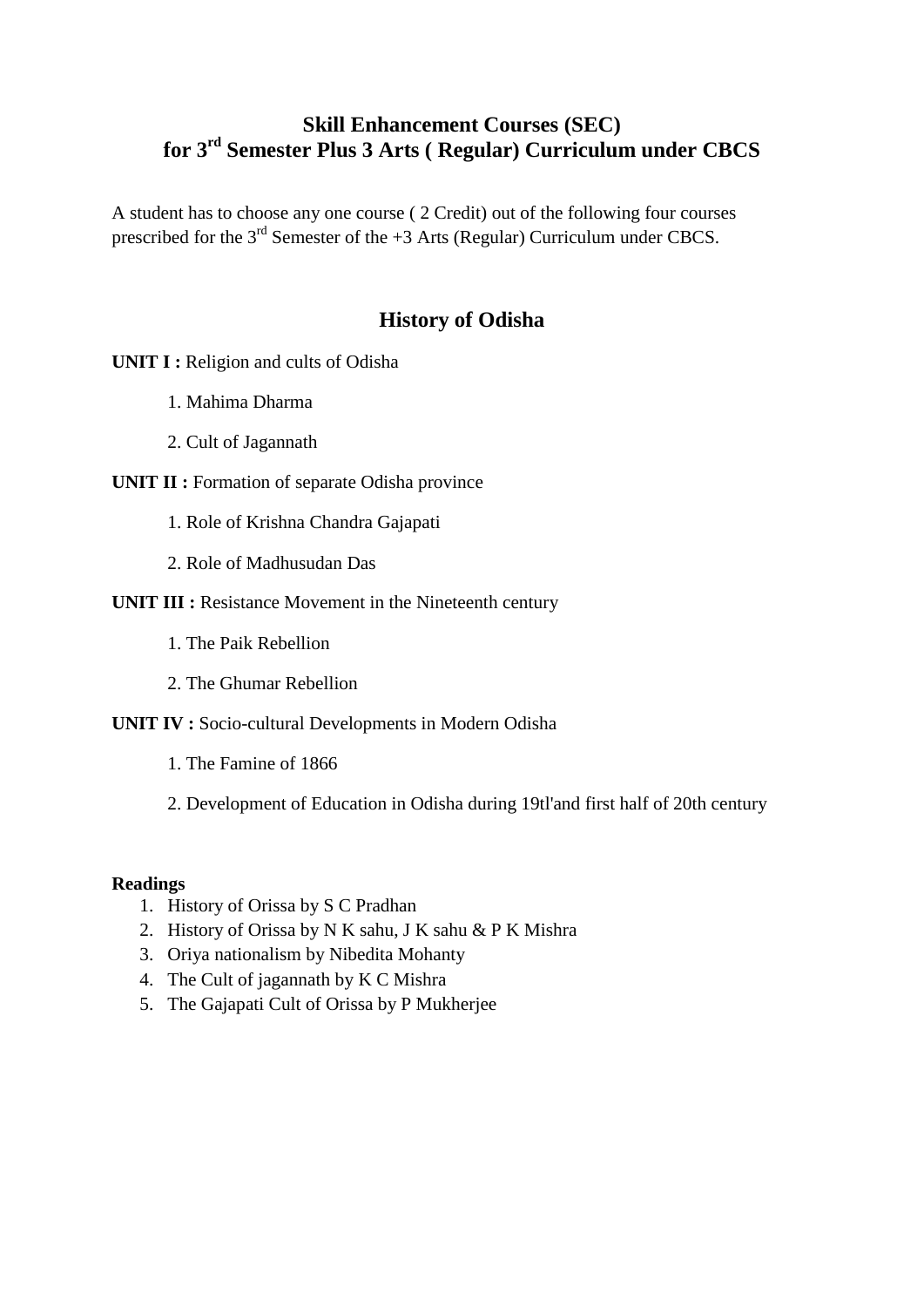# **Pedagogical Perspective in Education**

## **UNIT I : Pedagogical Approaches**

Concept of pedagogy and allied concepts such as, teaching, instruction, indoctrination, conditioning.

Concept of Critical Pedagogy .

Approaches to student learning: Behaviourism, Cognitivism and Constructivism. Planning the lesson: Herbartian Approach, ICON Design and 5-E Approach.

## **UNIT ll : Learning Process**

Learning as construction of knowledge; understanding constructivist learning . Role of the teacher, learner, peers and community members . Multiple ways of organizing learning. individualised, self-learning, group learning, cooperative learning. Views of Piaget, Bruner and Vygotsky on learning

## **UNIT lll : Forms of Learner Engagement**

Forms of learner's engagement in the process of knowledge construction: observation, Demonstration, Exploration, Discovering, Analysis, Contextualization, Collaboration, Multiple interpretations. Use of local knowledge to link with school knowledge.

## **UNIT lV : Use of Technology in Education**

Concept of smart classroom, Basics of MS word, MS excel and MS Power Point Presentation Browsing internet and learning through online resource materials

## **Readings:**

- 1. Educational Technology and ICT by Dr. S.K.Mangal and Dr. Uma Mangal, Tandon Publication Ludhiana
- 2. Essentials of Educational Technology by J.C.Agarwalla
- 3. Educational Technology and ICT by Dr. A.B. Bhatnagar, Bookmandelhi.com

# **Data Analysis & Computer Application**

## **UNIT I :**

Basic statistical functions and analysis – mean, median, mode standard deviation, correlation, regression methods & techniques, estimation Linear trend and growth rate.

Measures of central tendency: mean, median and mode; arithmetic, geometric and harmonic mean. Measures of dispersion, skewness and kurtosis. Correlation and regression.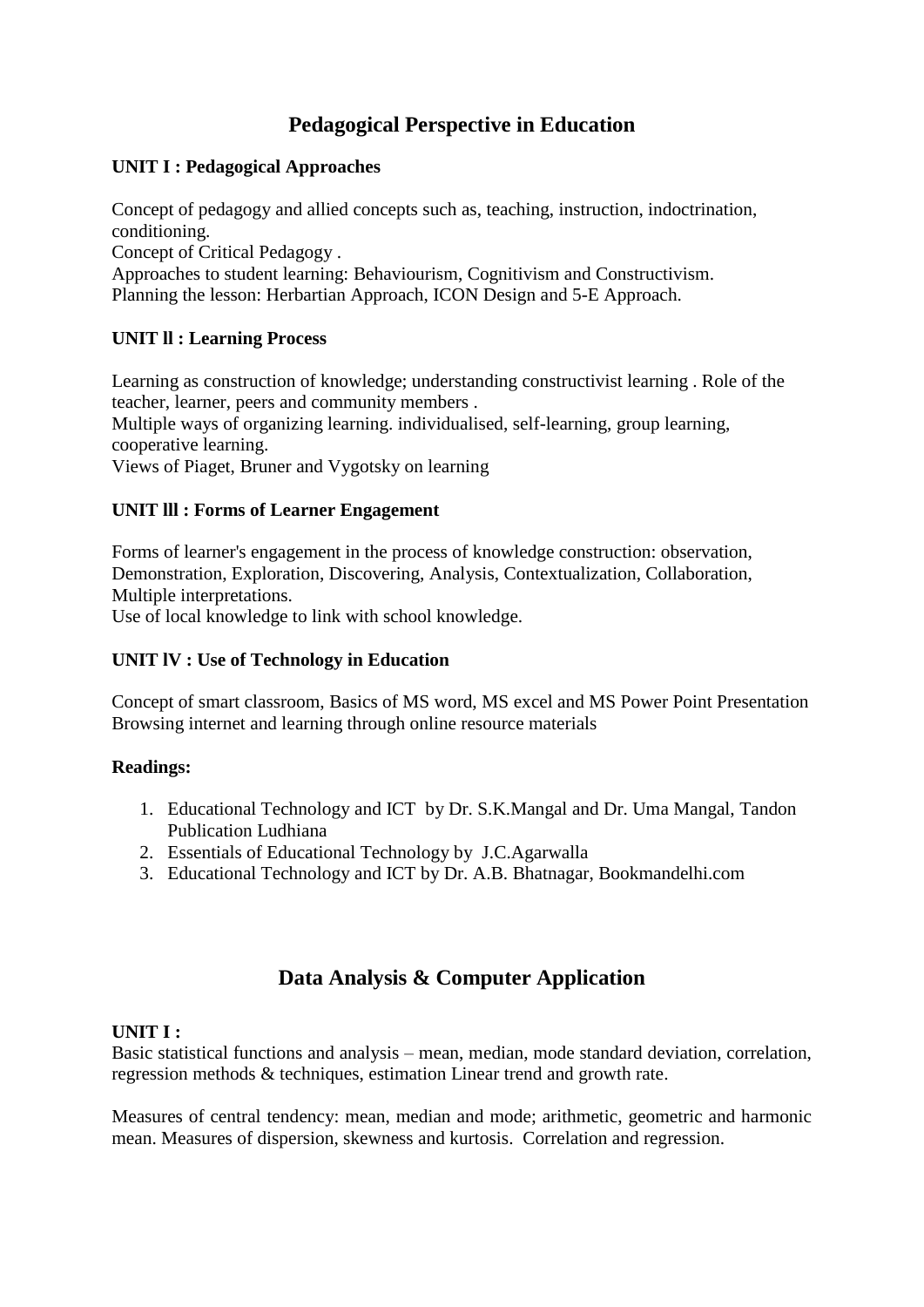## **UNIT II :**

Introduction to probability theory. Notions of random experiment, sample space, event, probability of an event. Conditional probability. Independence of events. Random variables and probability distributions. Binomial and normal distributions. Estimation of population parameters from sample data.

## **UNIT III :**

Basic components and organization of a computer, Generation and classification of computers, Input/Output devices, Data representation, Computer Software, Programming languages and packages.

#### **UNIT IV :**

Familiarisation of MSExcel, Creating & Editing Worksheet, Formatting and Essential Operations, Formulas and Functions, and use of different Charts.

#### **Readings**

- 1. P.H. Karmel and M. Polasek (1978), *Applied Statistics for Economists*, 4th edition; Pitman.
- 2. M.R. Spiegel (2003), *Theory and Problems of Probability and Statistics* (Schaum Series).
- 3. Rajaraman, V. (1996) Fundamentals of Computers, Prentice Hall (India) New Delhi
- 4. V.P.Jagi & S Jain (1996) Computer for Beginners, Academic publisher, New Delhi

# **Renewable Energy And Energy Harvesting**

#### **UNIT I :**

**Fossil fuels and Alternate Sources of energy:** Fossil fuels and nuclear energy, their limitation, need of renewable energy, non-conventional energy sources. An overview of developments in Offshore Wind Energy, Tidal Energy, Wave energy systems, Ocean Thermal Energy Conversion, solar energy, biomass, biochemical conversion, biogas generation, geothermal energy tidal energy, Hydroelectricity.

#### **UNIT II :**

**Solar energy**: Solar energy, its importance, storage of solar energy, solar pond, non plate collector, solar distillation, solar cooker, solar green houses, solar cell, absorption air conditioning. Need and characteristics of photovoltaic (PV) systems, PV models and equivalent circuits, and sun tracking systems.